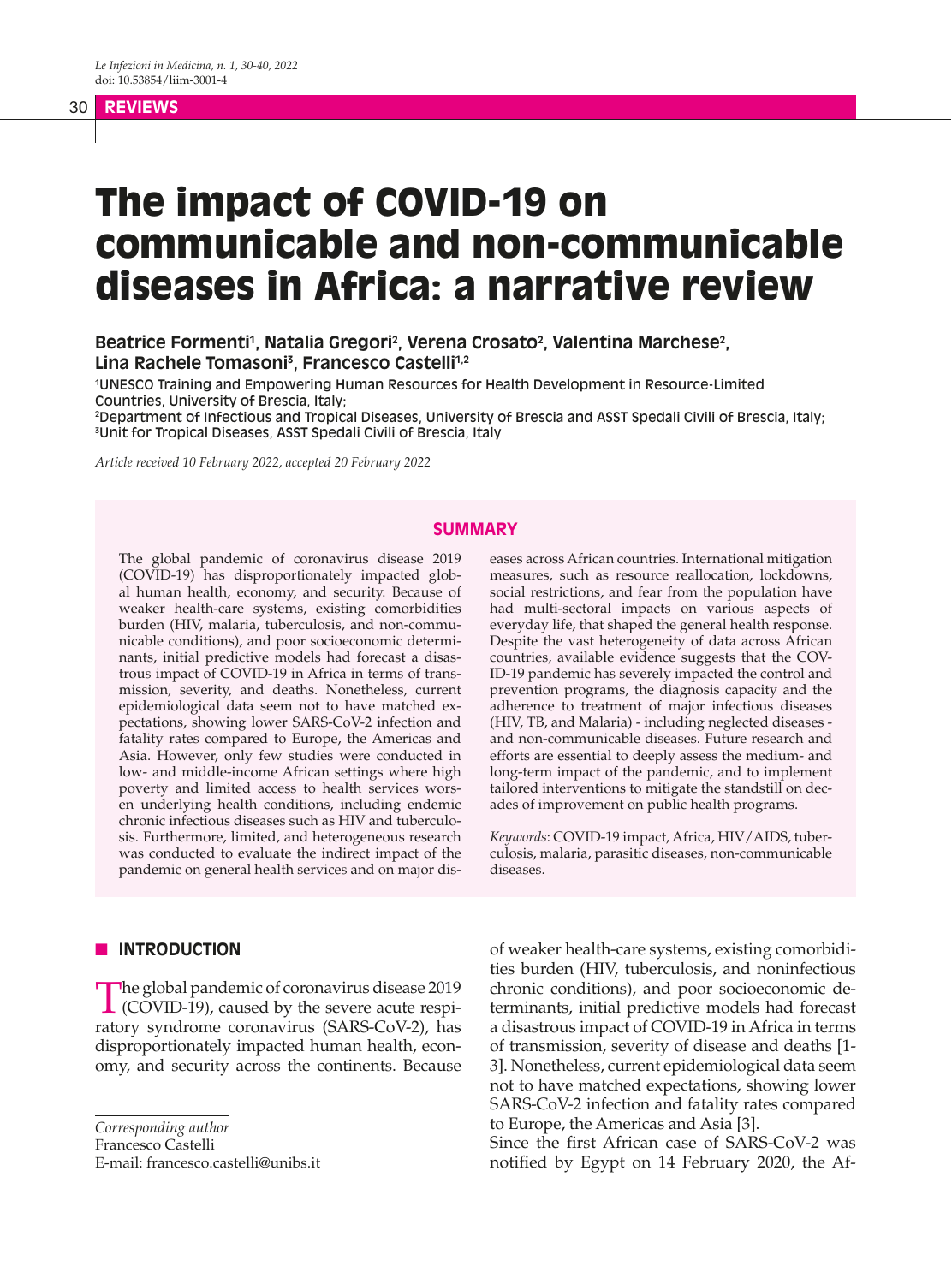rican continent has reported more than 10 million COVID-19 cases (3.2% of global cases) and 234,566 related deaths (4.2% of the worldwide deaths burden) as of 17 January 2022 despite more than 16% of the global population lives in Africa [4]. Deep heterogeneity in COVID-19 epidemic has been seen amongst different African countries, especially across sub-Saharan ones. South Africa has recorded the highest cumulative number of COVID-19 cases (3,559,230) followed by Morocco (1,048,653), Tunisia (788,012) and Ethiopia (457,322), together accounting for more than half of the whole confirmed COVID-19 cases in Africa [4]. Several hypotheses have been investigated to understand such varying COVID-19 epidemiology in Africa, including flawed capacity for large scale testing and reporting, weak surveillance and monitoring systems, younger age of population, cross-immunity from other human coronaviruses, climatic factors, low international air flows, as well as experience acquired from the public health response to other epidemics such as Ebola and Lassa fever [1, 3, 5]. Another crucial gap is that one year after the start of vaccination campaigns against COVID-19 around the world, a profound heterogeneity - and inequality - still characterizes the African continent. Alongside the 63% of Europeans who are fully vaccinated, only 10% of the African population is [6]. The vaccination coverage varies, ranging from more than 71% of the population fully vaccinated in Mauritius and 62.4% in Morocco to 0.17% in Democratic Republic of Congo. Despite reportedly being the country with the greatest burden of COVID-19 cases in the region, only 27.75% of the South Africa population is fully vaccinated. The only country on the continent not to have begun a vaccination program yet is Eritrea [7].

Since the beginning of the pandemic studies have identified older age, male sex, and underlying chronic non-communicable diseases as risk factors for COVID-19 severity and related death. However, only few studies were conducted in low- and middle-income African settings where high poverty and limited access to health services worsen underlying health conditions, including endemic chronic infectious diseases such as HIV and tuberculosis. Thus, the interactions between SARS-CoV-2, communicable and non-communicable diseases in shaping the prognosis of COV-ID-19 patients and the course of the pandemic on

the African continent are still poorly understood [8]. Furthermore, limited, and heterogeneous research was conducted to evaluate the indirect impact of the pandemic on general health services and on other diseases. International mitigation measures, such as resource reallocation, lockdown, social restrictions, and fear from the population have had multi-sectoral impacts on various aspects of everyday life. After almost two years, the international community is trying to assess the indirect effects of the pandemic on major diseases across African countries. Here, we report the current major evidence on the main communicable and non-communicable diseases in the Continent.

### *Human Immunodeficiency Virus (HIV)*

Current data on the association between HIV infection and adverse outcomes in COVID-19 have not been conclusive. A recent meta-analysis pointed to a potential greater risk of hospital admission for COVID-19 in people living with HIV (PLWH), with no clear evidence of increased risk of death or developing severe COVID-19 [9]. On the other hand, risk of COVID-19 mortality in PLWH may depend on the residence country [10]. Many studies from the U.S. and Europe have shown similar clinical outcomes with SARS-CoV-2 infection in PLWH than no-HIV infected people [11]. However, the great majority of the 38 million PLWH globally live in sub-Saharan Africa (26 million), may experience different comorbidities, hard socio-economic challenges, lower access to care, and antiretroviral therapy (ART) if compared to highincome settings [12].

It is largely known that the most affected African country by COVID-19 pandemic is South Africa, where approximately 7 million people (19.1% of population aged 15-49 years) are infected with HIV [4, 12]. A multi-site observational study conducted in the Western Cape Province, South Africa, found a two-fold risk of COVID-19 death adjusted for age and sex in PLWH regardless of viremia or immunosuppression [13]. This result might be explained by the high numbers of PLWH having uncontrolled diabetes and active tuberculosis. In another large South African cohort of 219,265 individuals admitted to hospital with COVID-19, HIV infection, as well as tuberculosis, was found to be associated with a moderately increased risk of COVID-19 in-hospital mortality, similarly to chronic non-communicable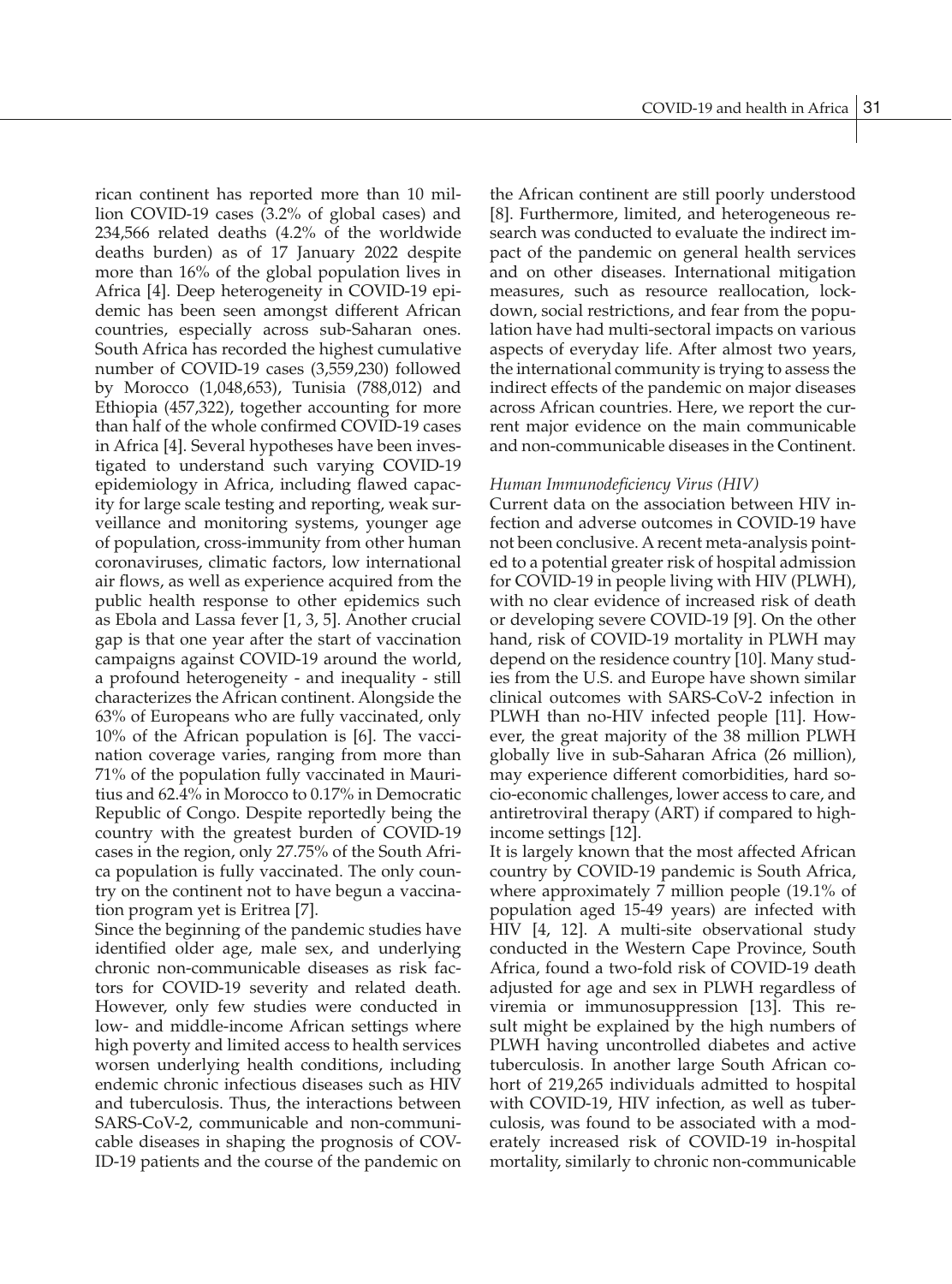diseases like diabetes, chronic renal disease, and cancer [14]. Even though Africa recorded lower COVID-19 incidence and mortality compared to the West, the pandemic's indirect effects on HIV services are concerning. The introduction of strict COVID-19 lockdown measures as well as the reallocation of public health funds and health-care personnel from HIV/AIDS care to COVID-19 control have led to disruptions in HIV prevention, testing and retention-in-care services resulting in drop of HIV diagnosis and ART initiation, in certain low-income settings [15-18]. In South Africa, the average weekly HIV viral load testing and CD4+ cell testing fell by 22% and 33%, respectively compared to pre-lockdown periods [17]. In addition, a pre-exposure prophylaxis (PrEP) program for pregnant women in Cape Town, South Africa, reported more than 2-fold higher odds of missed antenatal care visits without changes in sexual activity since the start of lockdown measures [19]. Also fear of acquiring SARS-CoV-2 infection and increased levels of food insecurity may have contributed to reducing access to HIV clinics and ART adherence through mechanisms such as depression and competing interests [20, 21]. A prospective cohort study among PLWH in the slum of Kibera (Nairobi, Kenya) reported shortage of food in the household as the predominant factor (38%) that affected the uptake of medications after the onset of pandemic [18].

Models suggested that substantial increases in HIV related mortality by up to 40% are expected in next years in sub-Saharan Africa due to severe interruption of ART [15]. A mathematical model by researchers from Cameroon and Benin estimated that, in the worst-case scenario, a 6-month interruption of ART initiation and 50% reduction in HIV prevention/treatment use, would disproportionately impact key populations (especially female sex workers) with an increase of HIV incidence (+50%) and related deaths (+20%) over one year [22]. Moreover, several reports have predicted increases in mother-to-child HIV transmission rates and HIV drug resistance [15].

Anyway, real life findings from many sub-Saharan cohorts seem to be reassuring. A multi-site cohort study carried out in 1059 health facilities located in 11 sub-Saharan countries (Angola, Burundi, Cote d'Ivoire, Democratic Republic of Congo, Eswatini, Ethiopia, Kenya, Mozambique, South Sudan, and Zambia) suggested a transient negative effect on HIV testing and ART initiation followed by rapid recovery since more stringent measures were over. No impact was noted on viral load suppression [23]. Similar transient trend was documented in three African countries (Uganda, Kenya, Nigeria) registering a temporary decrease in HIV clinic visit adherence early in the pandemic, and an increase in viral suppression later in the pandemic [24]. In this latter case, ART adherence was unaffected by COVID-19. Likewise, an observational large cohort study conducted in Kampala, Uganda, did not document negative effects of COVID-19 pandemic on ART adherence and viral suppression despite the reduction in clinic attendance [16]. Given the priority of HIV testing as primary entry point to care, it is advisable guaranteeing access to HIV diagnosis even under restrictive measures. Among possible interventions, scaling up of a home-based HIV self-testing has been proposed as a successful option [25]. The pandemic has enhanced the use of telemedicine worldwide, as a useful strategy to continue HIV retention-in-care reducing exposure to CO-VID-19 [17]. However, the utilization of telemedicine in sub-Saharan Africa is greatly affected by insufficient technological infrastructure, limited network coverage and lack of internet connectivity, especially in rural communities [26]. Several gaps in the interplay between COVID-19 and HIV deserve to be addressed urgently. In contexts of scarce resources, understanding of whether HIV is associated with increased mortality becomes of huge importance for prioritization of COVID-19 care and vaccination programs and for optimal allocation of public health interventions [9, 14].

#### *Tuberculosis*

Globally, before the COVID-19 pandemic, an estimated 10.0 million people fell ill with tuberculosis (TB) in 2019 [27]. Geographically, most people who developed TB lived in the WHO regions of South-East Asia (44%), Africa (25%) and the Western Pacific (18%), with smaller percentages in the Eastern Mediterranean (8.2%), the Americas (2.9%) and Europe (2.5%). Just eight countries accounted for two thirds of the global incidence, including Nigeria (4.4%), and South Africa (3.6%). In 2019, about 85% of TB deaths (both HIV-positive and HIV-negative people) occurred in the WHO African and South-East Asia regions [27]. The COVID-19 pandemic posed dramatic chal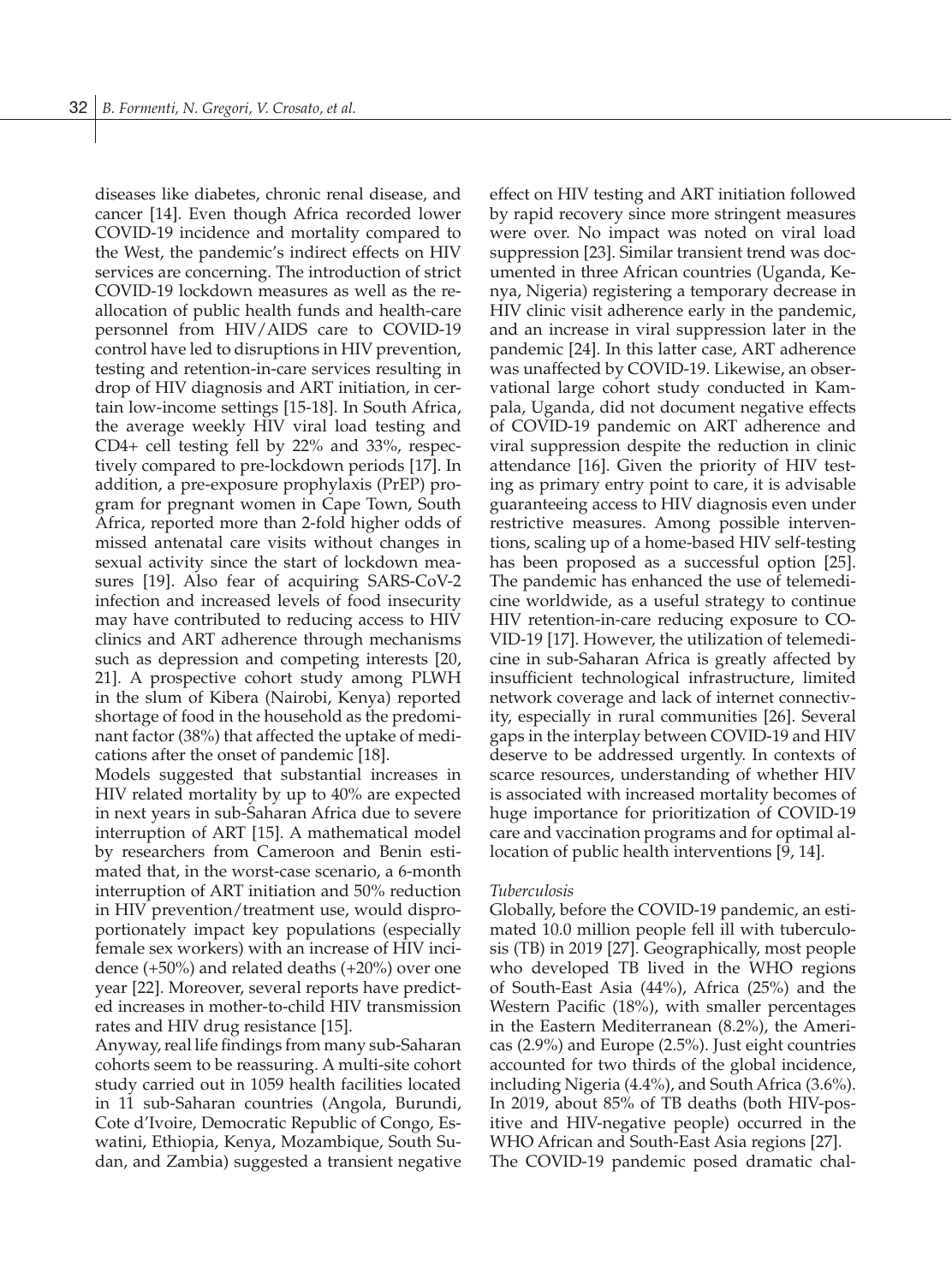lenges to the capacity of the global healthcare system, affecting tuberculosis control both directly and indirectly. Disruptions of TB services has led to a large global drop in diagnosis of TB, which decreased by 18% between 2019 and 2020, from 7.1 million to 5.8 million [28]. Despite being considered as a high TB burden area, the WHO African Region contributed to the global reduction in TB notifications just for 2.5%, while South-East Asia and the Western Pacific Regions accounted for a cumulative 84%. The pandemic has also reversed the positive trend in reducing global TB deaths, with the first year-on-year increase (of 5.6%) since 2005. The global trend of decline in TB deaths until 2019 followed by an increase in 2020 was evident in four of the six WHO regions; the WHO African and Western Pacific regions still have a flat trend [28]. The substantial variation in TB data between 2019 and 2020 reflects both supply- and demand-side disruptions to TB diagnostic and treatment services. Examples of such disruptions include reduced health system capacity to continue to provide services, less willingness and ability to seek care in the context of lockdowns and associated restrictions on movement, concerns about the risks of going to health care facilities during a pandemic, and stigma associated with similarities in the symptoms related to TB and COVID-19 [28].

However, to really understand the impact that the pandemic has had on TB, you need to pull out a magnifying glass and observe how it has affected in heterogeneous settings for endemicity and health determinant factors. A review conducted in several countries (China, the Philippines, Nigeria, South Africa, Kenya, Malawi and Zimbabwe, Uganda, as well as Brazil and Vietnam), shows that testing for TB detection has decreased [29]. South Africa carries a disproportionate burden of TB and is listed as a priority country by the WHO. Since social restrictions have been implemented (16-27 March 2020) in response to the increase in COVID-19 cases, South Africa has seen a weekly reduction of 48% in TB Xpert testing and a decrease in TB positives by 33% [30]. The National Institute for Communicable Diseases affirmed



**Figure 1** - impact of the COVID-19 of the COVID-19 pandemic on the major diseases in African countries. Footnotes: HIV: human immunodeficiency virus; TB: tuberculosis; PLWH: people living with HIV; SDGs: sustainable development goals; BCG: Bacillus Calmette-Guérin; HPV: Human papilloma virus; HBV: viral hepatitis B; ITN: insecticide-treated net; IRS: indoor residual spraying; MDA: mass drug administration.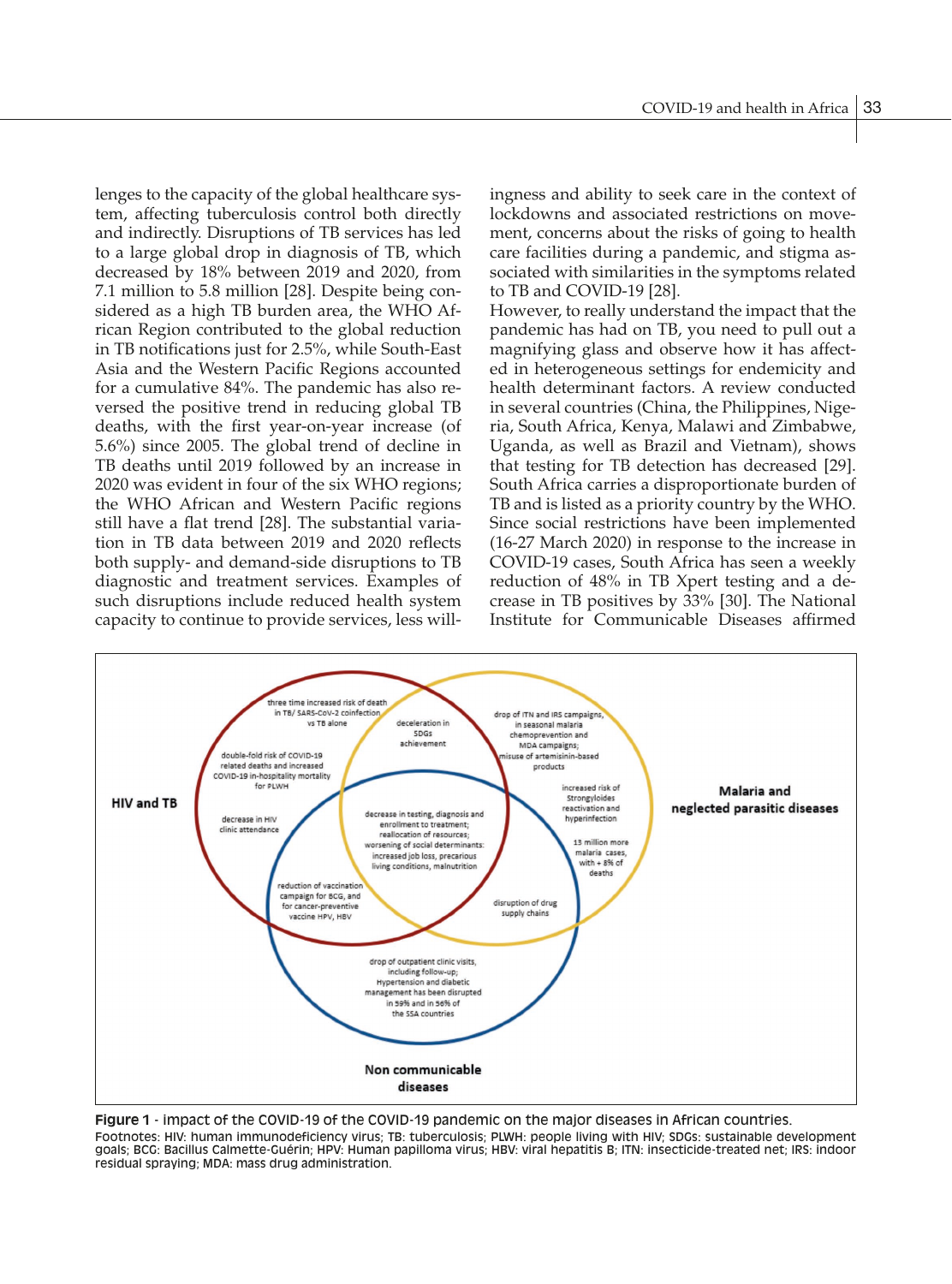that the decline in tests could not be explained by reduced testing capacity nor TB health service, as these were operational during the period. Rather, restrictions had limited patient mobility and thereby access to services, especially for people who did not have advanced TB [30]. Compared to the pre-pandemic period, during the CO-VID-19 period (March 2020-February 2021), Harare, Zimbabwe, experienced a decrease in people with presumptive pulmonary TB (40.6%), where the greater reduction was in children (71.3%), in bacteriologically confirmed diagnosis (30.1%), in enrollment for TB treatment (33.7%), in treatment success (11.6%) [31]. By adopting the same methodology, Mbithi I et al. found that in Nairobi, Kenya, COVID-19 pandemic resulted in a decrease in people with presumptive pulmonary TB (31.2%), active TB diagnoses (28.0%) and in those tested for HIV (50.5%). Interventions to overcome the setback were implemented in August 2020 and were associated with improvements in all parameters during the second half of 2020 [32]. In Lilongwe, Malawi, which did not have an official COVID-19 lockdown, COVID-19 was associated with a 45.6% decrease in people with presumptive pulmonary TB and 19.1% reduction in TB diagnosis. Blantyre, another city in Malawi, experienced a 35.9% reduction in TB notifications in April 2020 (where women and girls were the most affected), and further recovered to near pre-pandemic level by December 2020 [33]. The COVID-19 pandemic also negatively impacted TB care delivery in West Africa, where at the largest treatment center in Freetown, Sierra Leone, a 12.7% decrease in referrals for TB testing was registered. Unexpectedly, treatment success remarkably increased in 2020, for which anti-TB drugs self-administration were identified as independently predictors of success, a finding that may have policy implications for TB control. The high financial costs and the logistical and human resource implications of the Directly Observed Treatment (DOT) may not be an optimal response, especially during public health emergencies requiring social distancing measures and with restrictions on movements, such as the previous Ebola epidemic and the current COVID-19 pandemic [34]. Alongside, Nigeria experienced a progressive and significant decline in clinic attendance (63%), presumptive TB identification (64%), TB cases detection (73%) and treatment initiation (72%) during March-April 2020 [35]. COVID-19 also has a direct impact on TB patients, as data emerging from India and South Africa shows that people coinfected with TB and SARS-CoV-2 have three times higher mortality than people infected with TB alone, as reported by Stop TB Partnership. The pandemic has therefore posed unprecedented challenges in the global fight against TB, reducing progress and making people more vulnerable to the disease in the future. Disruptions of TB services could increase TB cases and deaths over the next 5 years, resulting in an additional 24,700 (16,100-44,700) TB cases and 12,500 deaths (8.8-17.8 thousand) in Kenya, as projected by a mathematical model [36]. A core factor to consider is that COVID-19 has put an unprecedented strain on immunization campaigns, including those for the TB-preventive Bacille-Calmette Guérin (BCG) vaccine. A decrease of more than 10% in routine vaccine doses provided in six African countries has been reported, due to pandemic-related gaps [37]. In particular, in rural Sierra Leone a devastating reduction of 53% in BCG vaccinations for children under five years of age, in a two-month period in 2020 compared to the same period in 2019 [38]. The pandemic has involved not only health services, but also the economic and social sphere. The well-known social and economic determinants of TB, such as undernutrition, could be triggered by loss of income and the shutdown of school food programs during lockdowns and school closures [39].

#### *Malaria and neglected parasitic diseases*

Malaria remains one of the major threats to public health in Africa. According to the WHO, 229 million cases of malaria occurred worldwide in 2019, of which 215 million (94.7%) in sub-Saharan Africa, mostly in Nigeria and the Democratic Republic of Congo. About 50% of global malaria deaths in 2019 were in Nigeria (23%), the Democratic Republic of the Congo (11%), the United Republic of Tanzania (5%), Mozambique (4%), Niger (4%) and Burkina Faso (4%). Substantial progress had been made since 2000 to reduce the global burden of malaria in low-income countries, with funded interventions aimed at reduction of transmission and early treatment, which determined a decrease of malaria-attributable deaths over the years. However, given that a large portion of malaria endemic countries depends on international economic aid, experts have suggested that funds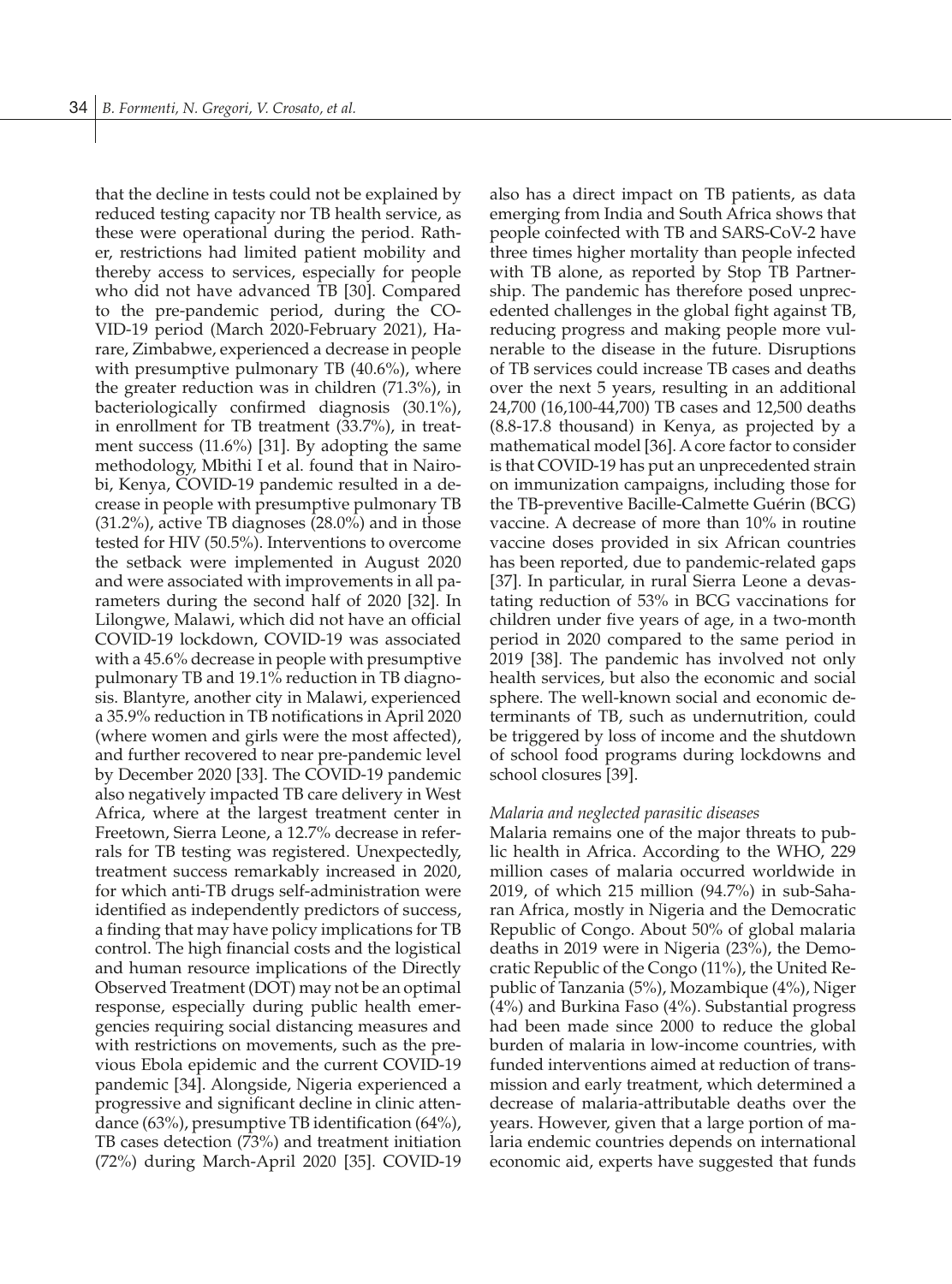for malaria control may be affected by resource reallocation to fight COVID-19, and this could have jeopardized resources for malaria efforts in the low-income regions [40]. Furthermore, with lockdowns going on in many countries, the pharmaceutical and medical supply chains were cut short, leaving African countries with declining supplies. Several countries in sub-Saharan Africa had deferred the insecticide-treated-mosquito net (ITNs) and indoor residual spraying (IRS) campaigns during the COVID-19 pandemic. In Nigeria, only 11% of the 22.7 million mosquito nets envisaged in the distribution plan had been delivered in the first 6 months of the pandemic [41]. Between 30-40% of malaria endemic countries reported some level of disruption to malaria diagnostic and treatment services (39% of 59 countries), ITNs distribution through mass campaigns (39% of 49 countries), IRS campaigns (33% of 43 countries) and seasonal malaria chemoprevention campaigns (30% of 10 countries) [42]. CO-VID-19 has also directly impacted malaria health services. A survey by The Global Fund across 22 African countries shows a 17% decrease in malaria diagnosis and a 15% decrease in malaria treatment, during April - September 2020. In addition, 21% of facilities in Africa were stocked out of the antimalarial medicine dosage for children under 5 years of age [43]. On the other hand, a study performed in Zimbabwe shows that during the first six months of 2020, an excess of over 30,000 malaria cases were reported compared to the same period in 2017, 2018 and 2019, as well as the number of malaria deaths recorded in this period exceeded the total annual for 2018 and 2019. It is likely that several factors could explain the observed increase in malaria morbidity and mortality, including COVID-19-related disruptions in the malaria prevention and control activities, changes of health-seeking behavior, and possible variation in case management. Furthermore, given the partial overlapping symptoms between COVID-19 and malaria, individuals with fever, headache, and body aches, who normally would not sought health care, may have promptly sought care due to increased awareness and vigilance [44].

Furthermore, many rapid test-manufacturing companies repurposed their production to supply COVID tests, thus causing a shortage in antimalarial tests [40]. This tendency can lead to the infeasibility to diagnose malaria and therefore to empirically use anti-malarial drugs at each febrile appearance, contributing to the development of resistance. An indirect influence that the pandemic has had on malaria control is the false belief that artemisinin-based products could be used to minimize the effects of COVID-19. Indeed, it has been reported that Madagascar suggested the beneficial use of an Artemisinin (ACT)-plant based extract to fight SARS-CoV-2 [40]. The potential hazard of misusing one of the most effective drugs against malaria could lead to the decrease in the availability of ACT-based drugs, and the worrying risk of development of ACT resistant plasmodia. Alongside, also other anti-malarial drugs such as chloroquine and hydroxychloroquine have been widely used to treat COVID-19 patients, resulting in global shortage of anti-malarial drugs [45]. The WHO 2021 malaria report shows that in Africa in 2020 there were 13 million more cases than in 2019, with an increase of 8% in the number of deaths. These data show how 20 years of progress can rapidly reverse in only one year, and how costly it is in human lives to de-prioritize malaria in Africa. A study using a geostatistical model, estimates that under pessimistic scenarios, COV-ID-19-related disruption in malaria control could have double malaria mortality in 2020 in Africa, and potentially lead to even greater increases in further years [46].

Along with malaria, other parasitic infections have suffered from a setback due to the pandemic. Preserving the tradition of the name "neglected", neglected tropical diseases (NTDs) services have been found to be among the most frequently affected by COVID-19 [42]. Disruption of community-based interventions, such as mass treatmentpreventive chemotherapy is one of the mechanisms through which the COVID-19 has most affected NTD health services. Indeed, during the earlier phase of the pandemic, WHO advised that NTD surveys, active case detection activities and mass drug administration (MDA) campaigns had to be postponed [47]. A WHO global survey, as of early 2021, indicated that alterations of NTDs services occurred in 44% of the countries (48/109), of which 60% reported disruptions of large-scale preventive chemotherapy campaigns. Moreover, the proportion of countries reporting severe disruptions of NTD activities was the highest among all health services (19%) [42]. However, by December 2020, 11 West African countries (Benin,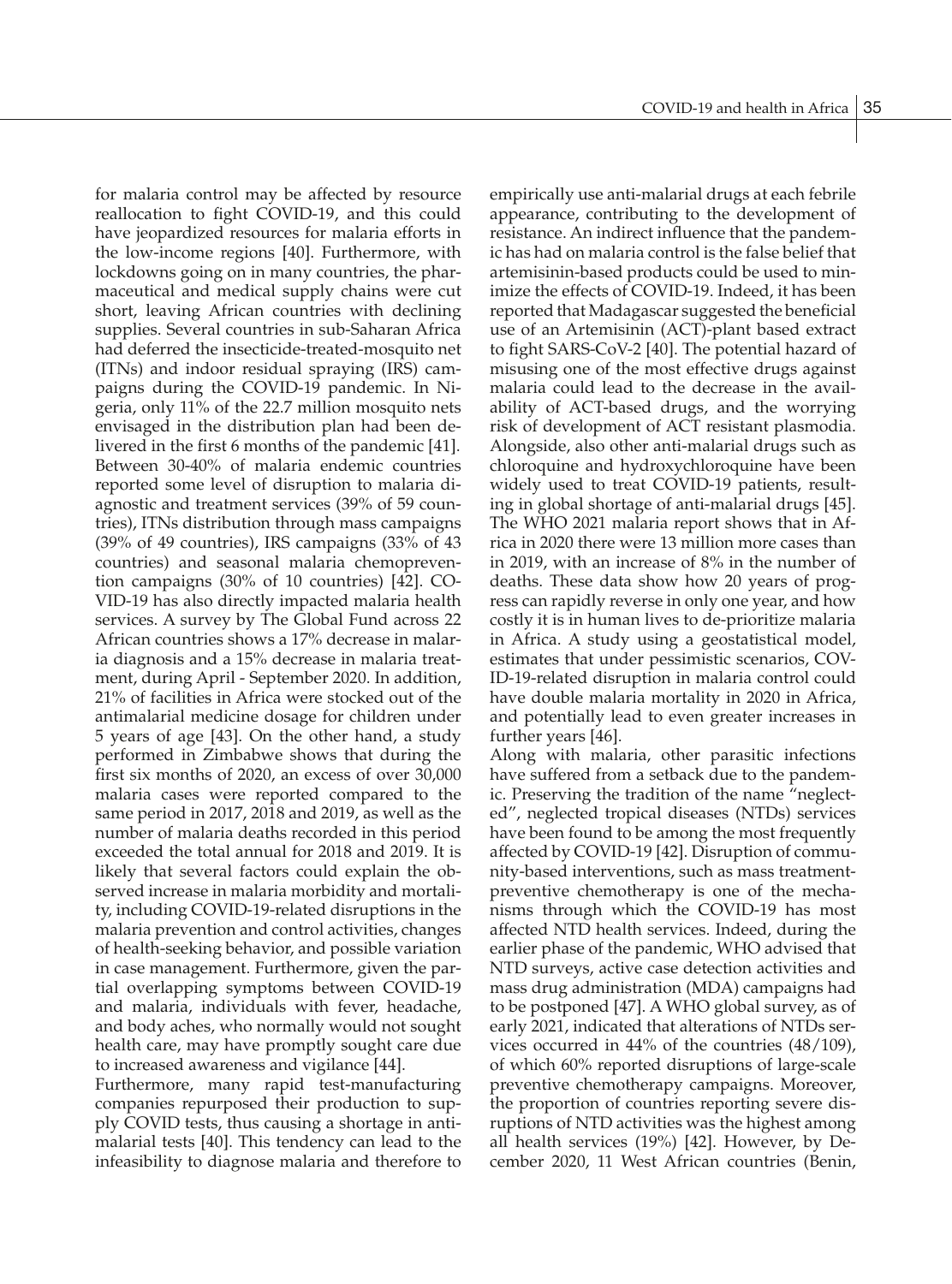Burkina Faso, Cameroon, Cote d'Ivoire, Ghana, Guinea, Mali, Niger, Senegal, Sierra Leone, and Togo) had restarted the MDA and the community-based surveys to monitor NTD prevalence [48]. Among all NTDs, *Strongyloides stercoralis* infection deserves a special mention due to clinical implications in COVID-19 patients. The use of immunomodulatory drugs such as corticosteroids and biological drugs in case of COVID-19 pneumonia increases the risk of *Strongyloides* reactivation and hyperinfection, resulting in a potentially fatal outcome [49]. In this context, empiric treatment may be considered in endemic areas if steroids are used [50]. In Amhara, Ethiopia the referral leprosy and skin NTDs center was closed during the first months of the pandemic to serve as a dedicated COVID-19 treatment hospital. This was at the expense of thousands of patients who needed care. In addition, several leprosy rehabilitation services were closed [51]. Considering that Africa contributes to 39% of the 1.5 billion of the world population affected by NTDs, causing an estimated 200,000 deaths per year in the continent, as suggested by a model-based analysis of the WHO, the main public-health consequences of these disruptions will be an increased burden of NTDs, in terms of both mortality and morbidity [52].

#### *Non-communicable diseases*

Non-communicable diseases (NCDs) in Africa have risen significantly in the last 20 years, influenced by broader demographic, socioeconomic, cultural, and behavioral changes, as an increased exposure to risk factors. In sub-Saharan Africa, cardiovascular diseases went from being the sixth cause of death in 1990 (8.2% of total deaths) to the second in 2019 (13.1% of total deaths) as reported by the Global Burden of Disease. The continent is experiencing its epidemiological transition, as estimates predict that NCDs will become Africa's first cause of mortality by 2030 [53]. Around 22% of the monthly per capita household expenditure is dedicated to chronic non-communicable diseases in rural Malawi. Alongside, one third of the average monthly income is spent on diabetes and hypertension cure in Uganda [53].

In the context of sub-Saharan Africa, with limited resources and weak health-care systems, ensuring prevention, early diagnosis, and appropriate care for patients with NCD is extremely challenging.

The pandemic has therefore exacerbated the already pre-existing vulnerabilities. Moreover, considering that evidence has clearly demonstrated that NCDs, especially cardiovascular diseases, obesity, and type 2 diabetes, are risk factors for severe COVID-19 and death, the risk of disruption of NCDs control systems is even more threatening. In a preliminary WHO survey of 41 countries in sub-Saharan Africa, 22% of countries reported that only emergency inpatient care for chronic conditions is available, while 37% of countries reported that outpatient care is limited. Hypertension management has been disrupted in 59% of the countries, while diabetic complications management has been disrupted in 56% of the countries [54]. A study in two primary care sites in the Cape Town Metro, South Africa, has highlighted the impact of COVID-19 on NCD services disruption showing a sharp decline in the number of HbA1c tests performed (up to -59%) in March-April 2020 compared with 2019, and the proportion of patients with uncontrolled diabetes was higher (up to +11%) [55].

As of June 2020, a significant reduction in immunization campaigns was reported in 89% of WHO African region countries, including cancer-preventive vaccination against Hepatitis B Virus and Human papillomavirus (HPV) [56]. Given that the supply of drugs and other sanitary materials in most sub-Saharan African countries depends almost exclusively on international production and import, delays in trade due to international lockdowns and the reallocation of resources, including pharmaceuticals, could make drugs' availability even more difficult, especially in semi-urban and rural contexts. In Rwanda, with the emergence of COVID-19, the drug supply system was interrupted leaving both local pharmacies and the big medical stores running out of stock [57]. More than half (59.6%) of respondents reported having difficulties accessing medicinal drugs, as shown by a cross-sectional online survey in Zimbabwe [58]. Furthermore, the indictment of lockdowns, or even the fear of patients to contract SARS-CoV-2, disrupted the planning of periodic follow-up visits and distribution of medicines, or delayed first diagnoses, leading to the development of advanced-stage NCDs, with an increased risk of severe complications, including severe COVID19. The shutdown of public transport in addition to patients' fear led to a rel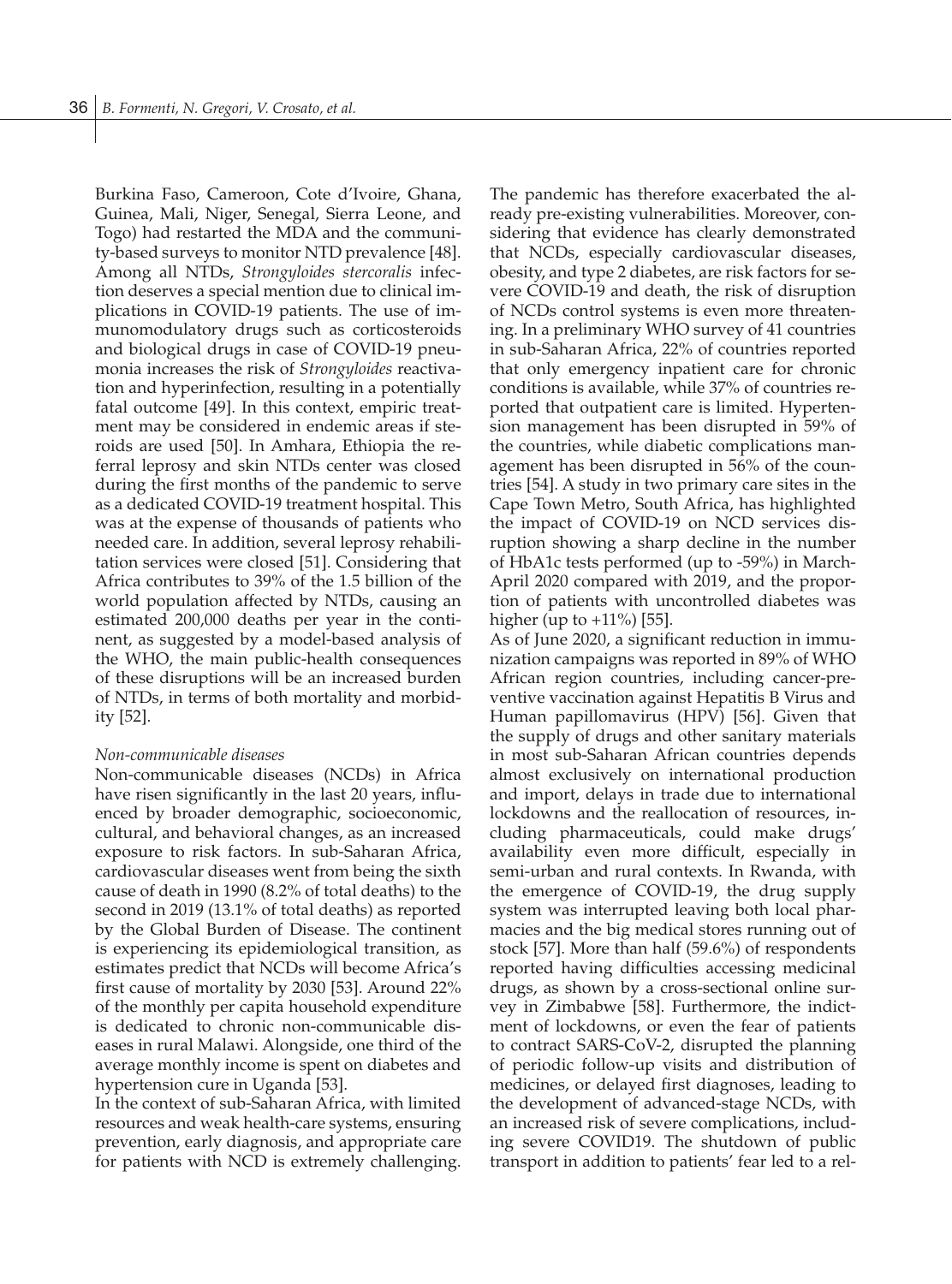evant decrease in the number of consultations for breast cancer in Tunisia, from 2,701 in May 2019 to 945 in May 2020. Similarly, a 40% decrease in new outpatient cases was observed in an oncology center in Morocco [59]. During periods of constrained mobility and closure of services, worldwide evidence has shown the strategic role of technology in health, such as tele-health and tele monitoring, when used appropriately. However, it is even more challenging to apply this solution in contexts with scarce resources, where not all the population has easy access to telephony or the internet [53]. Lockdown measures could also have consequences themselves, by increasing job loss, food prices and precarious living conditions. These factors can affect the lifestyle, favoring unhealthy diets, sedentariness, and increased stress with a deterioration of pre-existing chronic conditions and onset of new NCDs and psychological or psychiatric disorders [58].

# **n CONCLUSIONS**

In spite of the vast heterogeneity of data across African countries, available evidence suggests that the COVID-19 pandemic has severely impacted the control and prevention programs (ITNs and IRS delivery, vaccination and MDA campaigns), the diagnosis capacity and the adherence to treatment of major infectious diseases - including neglected parasites - and non-communicable diseases.

It is largely known that COVID-19 hampers global inequity, even more in constrained economies and in vulnerable population groups. One of the major concerns regards the deep disparity in SARS-CoV-2 vaccination coverage in comparison to high-income economies and within African countries. Furthermore, the ongoing epidemiological transition in the Continent, has led to the increase of patients with chronic conditions, such as diabetes and cardiovascular diseases, which have already been impacted by the pandemic, but which are not even protected by the COV-ID-19 vaccine. This highlights the importance of strengthening the vaccination campaign, not just to prevent overwhelming a weak and burdened health care system, but to guarantee the universal right to health.

Future research and efforts are essential to deeply assess the medium- and long-term impact of the

pandemic, and to implement tailored interventions to mitigate the standstill on decades of improvement on public health programs.

#### **Funding statement**

The manuscript was prepared without any external funding support.

#### **Conflict of interest**

The Authors declare that they have no conflicts of interest with regard to the topics discussed in this manuscript.

The authors are responsible for the choice and presentation of views contained in this article and for opinions expressed therein, which are not necessarily those of UNESCO and do not commit the Organizations.

#### n **REFERENCES**

[1] Bouba Y, Tsinda EK, Fonkou MDM, Mmbando GS, Bragazzi NL, Kong JD. The determinants of the low COVID-19 transmission and mortality rates in Africa: a cross-country analysis. *Front Public Health*. 2021; 9, 751197. doi: 10.3389/fpubh.2021.751197.

[2] Tessema SK, Nkengasong JN. Understanding CO-VID-19 in Africa. *Nat Rev Immunol.* 2021; 21, 469-70 https://doi.org/10.1038/s41577-021-00579-y

[3] Okonji EF, Okonji OC, Mukumbang FC, et al. Understanding varying COVID-19 mortality rates reported in Africa compared to Europe, Americas and Asia. *Trop Med Int Heal.* 2021; 26 (7), 716-9. doi: 10.1111/tmi.13575. [4] African Center for Disease Control: Coronavirus Disease (COVID-19). AfricaCDC\_COVIDBrief\_18Jan22\_ EN.pdf Available at: https://africacdc.org/download/

outbreak-brief-105-coronavirus-disease-2019-covid-19-pandemic/ [accessed 30 January 2022]

[5] Snyman J, Sanders EJ, Ndung'u T. COVID-19 in Africa: preexisting immunity and HIV. *AIDS*. 2021; 35 (14), 2391-3. doi: 10.1097/QAD.0000000000003079.

[6] Ritchie H, Mathieu E, Rodés-Guirao L, et al. Coronavirus Pandemic (COVID-19). Published online at Our-WorldInData.org. Retrieved from: 'https://ourworldindata.org/coronavirus' [Online Resource] Last access January 28, 2022.

[7] Africa Center for Disease Control: COVID-19 Vaccination. Latest updates from Africa CDC on progress made in COVID-19 vaccinations on the continent. Available at https://africacdc.org/covid-19-vaccination/ Last access January 28, 2022.

[8] Anjorin AA, Abioye AI, Asowata OE, et al. Comorbidities and the COVID-19 pandemic dynamics in Africa. *Trop Med Int Health*. 2021; 26 (1), 2-13. doi: 10.1111/ tmi.13504.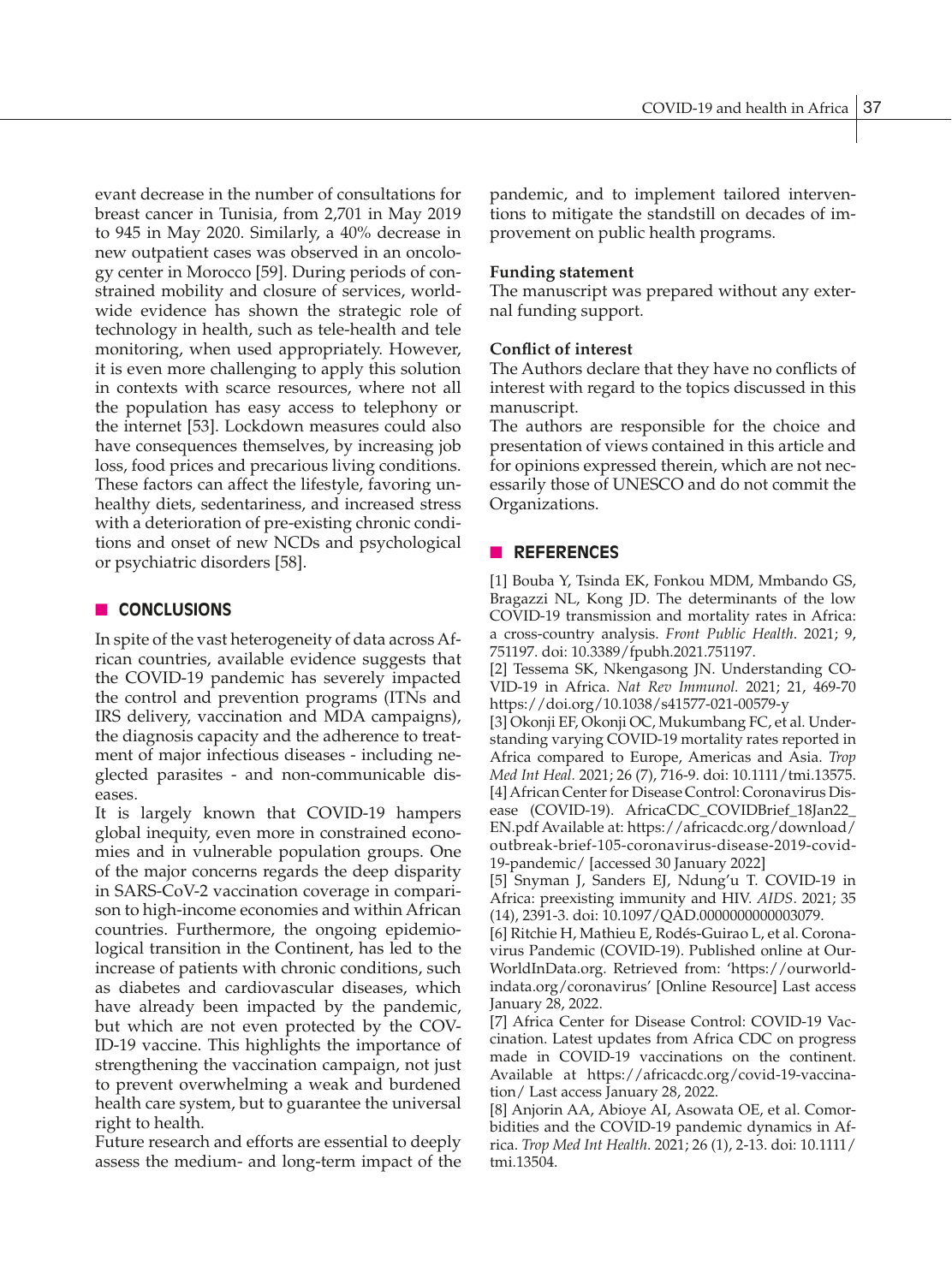[9] Danwang C, Noubiap JJ, Robert A, et al. Outcomes of patients with HIV and COVID-19 co-infection: a systematic review and meta-analysis. *AIDS Res Ther*. 2022; 19 (1), 3. Published 2022 Jan 14. doi: 10.1186/s12981- 021-00427-y.

[10] Dong Y, Li Z, Ding S, et al. HIV infection and risk of COVID-19 mortality: a meta-analysis. *Medicine*. 2021; 100(26), e26573.

[11] Brown LB, Spinelli MA, Gandhi M. The interplay between HIV and COVID-19: summary of the data and responses to date. *Curr Opin HIV AIDS*. 2021; 16 (1), 63- 73. doi: 10.1097/COH.0000000000000659.

[12] Joint United Nations Programme on HIV/AIDS (UN-AIDS). UNAIDS DATA 2020 Available at: https://www. unaids.org/sites/default/files/media\_asset/2020\_aidsdata-book\_en.pdf [accessed 30 January 2022].

[13] Western Cape Department of Health in collaboration with the National Institute for Communicable Diseases, South Africa. Risk Factors for Coronavirus Disease 2019 (COVID-19) Death in a Population Cohort Study from the Western Cape Province, South Africa. *Clin Infect Dis*. 2021; 73 (7), e2005-e2015. doi: 10.1093/ cid/ciaa1198.

[14] Jassat W, Cohen C, Tempia S, et al. Risk factors for COVID-19-related in-hospital mortality in a high HIV and tuberculosis prevalence setting in South Africa: a cohort study. *Lancet HIV*. 2021; 8 (9), e554-e567. doi: 10.1016/S2352-3018(21)00151-X.

[15] Nachega JB, Kapata N, Sam-Agudu NA, et al. Minimizing the impact of the triple burden of COVID-19, tuberculosis, and HIV on health services in sub-Saharan Africa. *Int J Infect Dis.* 2021; 113 (Suppl. 1), S16-S21. doi: 10.1016/j.ijid.2021.03.038.

[16] Aborode AT, Alexiou A, Ahmad S, et al. HIV/AIDS Epidemic and COVID-19 Pandemic in Africa. *Front Genet*. 2021; 12, 670511. doi: 10.3389/fgene.2021.670511. [17] Abdool Karim Q, Baxter C. COVID-19: Impact on the HIV and Tuberculosis Response, Service Delivery, and Research in South Africa. *Curr HIV/AIDS Rep*. 2022; 1-8. doi: 10.1007/s11904-021-00588-5.

[18] Muhula S, Opanga Y, Oramisi V, et al. Impact of the First Wave of the COVID-19 Pandemic on HIV/ AIDS Programming in Kenya: Evidence from Kibera Informal Settlement and COVID-19 Hotspot Counties. *Int J Environ Res Public Health*. 2021; 18 (11), 6009. doi: 10.3390/ijerph18116009.

[19] Davey DLJ, Bekker LG, Mashele N, et al. PrEP retention and prescriptions for pregnant women during COVID-19 lockdown in South Africa. *Lancet HIV*. 2020; 7(11), e735. doi: 10.1016/S2352-3018(20)30226-5.

[20] Wagner Z, Mukasa B, Nakakande J, et al. Impact of the COVID-19 Pandemic on use of HIV care, antiretroviral therapy adherence, and viral suppression: an observational cohort study from Uganda. *J Acquir Immune Defic Syndr*. 2021; 88 (5), 448-56. doi: 10.1097/ QAI.0000000000002811.

[21] Campbell LS, Masquillier C, Knight L, et al. Stayat-Home: the impact of the COVID-19 lockdown on household functioning and ART adherence for people living with HIV in three sub-districts of Cape Town, South Africa. *AIDS Behav*. 2022; 1-18. doi: 10.1007/ s10461-021-03541-0.

[22] Silhol R, Geidelberg L, Mitchell KM, et al. Assessing the Potential Impact of Disruptions Due to COV-ID-19 on HIV Among Key and Lower-Risk Populations in the Largest Cities of Cameroon and Benin. *J Acquir Immune Defic Syndr*. 2021; 87 (3), 899-911. doi: 10.1097/ QAI.0000000000002663.

[23] Harris TG, Jaszi E, Lamb MR, et al. Effects of the COVID-19 pandemic on HIV services: findings from 11 Sub-Saharan African Countries. *Clin Infect Dis*. 2021; ciab951. doi: 10.1093/cid/ciab951.

[24] Dear N, Duff E, Esber A, et al. Transient reductions in Human Immunodeficiency Virus (HIV) clinic attendance and food security during the Coronavirus Disease 2019 (COVID-19) pandemic for people living with HIV in 4 African countries. *Clin Infect Dis*. 2021; 73 (10), 1901-5. doi: 10.1093/cid/ciab379.

[25] Mhango M, Chitungo I, Dzinamarira T. COVID-19 Lockdowns: impact on facility-based HIV testing and the case for the scaling up of home-based testing services in Sub-Saharan Africa. *AIDS Behav*. 2020; 24 (11), 3014-6. doi: 10.1007/s10461-020-02939-6.

[26] Chitungo I, Mhango M, Mbunge E, et al., Utility of telemedicine in sub-Saharan Africa during the CO-VID-19 pandemic. A rapid review. *Hum Behav Emerg Technol.* 2021 Nov 2:10.1002/hbe2.297. doi: 10.1002/ hbe2.297.

[27] Global tuberculosis report 2020. Geneva: World Health Organization; 2020. Licence: CC BY-NC-SA 3.0 IGO. Available at https://www.who.int/publications/i/ item/9789240013131 Last access January 28, 2022

[28] Global tuberculosis report 2021. Geneva: World Health Organization; 2021. Licence: CC BY-NC-SA 3.0 IGO. Available at https://www.who.int/publications/i/ item/9789240037021 Last access January 28, 2022.

[29] McQuaid CF, Vassall A, Cohen T, et al. The impact of COVID-19 on TB: a review of the data. *Int J Tuberc Lung Dis*. 2021; 25 (6), 436-46. doi: 10.5588/ijtld.21.0148 [30] Ismail N, Moultrie H. Johannesburg, South Africa: National Institute for Communicable Diseases. Impact of COVID-19 intervention on TB testing in South Africa. Available at https://www.nicd.ac.za/wp-content/ uploads/2020/05/Impact-of-Covid-19-interventionson-TB-testing-in-South-Africa-10-May-2020.pdf Last access January 28, 2022.

[31] Thekkur P, Takarinda KC, Timire C, et al. Operational research to assess the real-time impact of CO-VID-19 on TB and HIV services: the experience and response from health facilities in Harare, Zimbabwe. *Trop Med Infect Dis*. 2021; 6 (2), 94. doi: 10.3390/tropicalmed6020094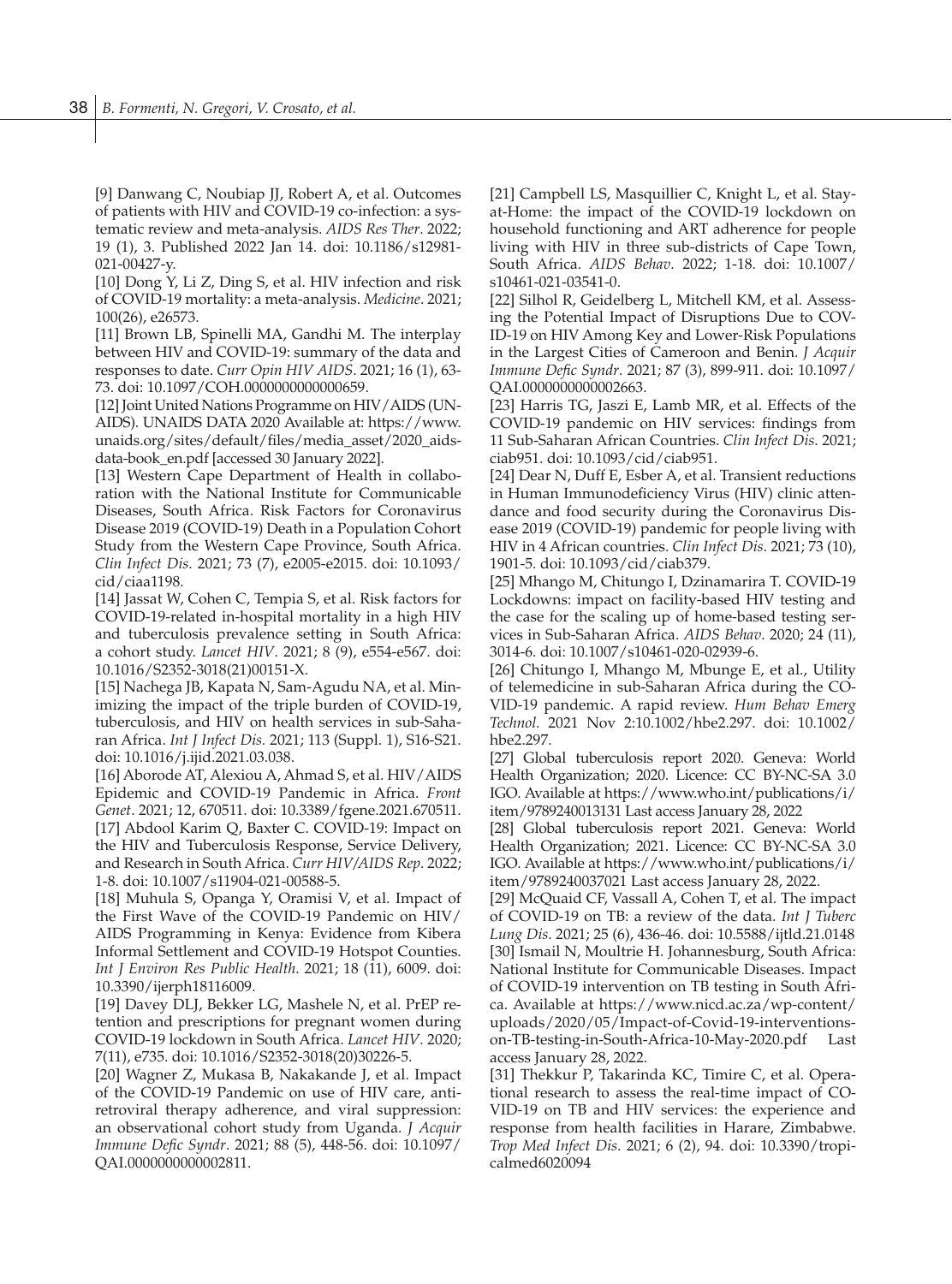[32] Mbithi I, Thekkur P, Chakaya JM, et al. Assessing the real-time impact of COVID-19 on TB and HIV services: the experience and response from Selected Health Facilities in Nairobi, Kenya. *Trop Med Infect Dis.* 2021; 6 (2), 74. doi: 10.3390/tropicalmed6020074.

[33] Soko RN, Burke RM, Feasey HRA, et al. Effects of Coronavirus Disease Pandemic on Tuberculosis Notifications, Malawi. *Emerg Infect Dis.* 2021; 27 (7), 1831-9. doi: 10.3201/eid2707.210557.

[34] Lakoh S, Jiba DF, Baldeh M, et al. Impact of CO-VID-19 on tuberculosis case detection and treatment outcomes in Sierra Leone. *Trop Med Infect Dis.* 2021; 6 (3), 154. doi: 10.3390/tropicalmed6030154.

[35] Odume B, Falokun V, Chukwuogo O, et al. Impact of COVID-19 on TB active case finding in Nigeria. *Public Health Action.* 2020; 10 (4), 157-62. doi: 10.5588/ pha.20.0037.

[36] Cilloni L, Fu H, Vesga JF, et al. Arinaminpathy N. The potential impact of the COVID-19 pandemic on the tuberculosis epidemic a modelling analysis. *E Clinical Medicine*. 2020; 28, 100603. doi: 10.1016/j. eclinm.2020.100603.

[37] Masresha BG, Luce R Jr, Shibeshi ME, et al. The performance of routine immunization in selected African countries during the first six months of the CO-VID-19 pandemic. *Pan Afr Med J.* 2020; 37 (Suppl 1), 12. doi: 10.11604/pamj.supp.2020.37.12.26107.

[38] Buonsenso D, Cinicola B, Kallon MN, et al. Child healthcare and immunizations in Sub-Saharan Africa during the COVID-19 pandemic. *Front Pediatr.* 2020; 8, 517. doi: 10.3389/fped.2020.00517.

[39] Coker M, Folayan MO, Michelow IC, et al. Things must not fall apart: the ripple effects of the COVID-19 pandemic on children in sub-Saharan Africa. *Pediatr Res.* 2021; 89 (5), 1078-86. doi: 10.1038/s41390-020- 01174-y.

[40] Aborode AT, David KB, Uwishema O, et al. Fighting COVID-19 at the expense of malaria in Africa: the consequences and policy options. *Am J Trop Med Hyg.* 2021; 104 (1), 26-29. doi: 10.4269/ajtmh.20-1181.

[41] Guerra CA, Tresor Donfack O, Motobe Vaz L, et al. Malaria vector control in sub-Saharan Africa in the time of COVID-19: no room for complacency. *BMJ Glob Health*. 2020; 5 (9), e003880. doi: 10.1136/bmjgh-2020-003880.

[42] World Health Organization. Second round of the national pulse survey on continuity of essential health services during the COVID-19 pandemic: January-March 2021: Interim report, 22 April 2021. Geneva: World Health Organization, 2021 Available at: https:// apps.who.int/iris/handle/10665/340937 [accessed 31 January 2022].

[43] The Global Fund to fight AIDS, Tuberculosis and Malaria. The impact of COVID-19 on HIV, TB and malaria services and systems for health: a snapshot from 502 facilities across Africa and Asia. April 2021. Available at: The impact of COVID-19 on HIV, TB and malaria services and systems for health - Updates - The Global Fund to Fight AIDS, Tuberculosis and Malaria [accessed 31 January 2022].

[44] Gavi S, Tapera O, Mberikunashe J, Kanyangarara M. Malaria incidence and mortality in Zimbabwe during the COVID-19 pandemic: analysis of routine surveillance data. *Malar J*. 2021, 20 (1), 233. doi: 10.1186/ s12936-021-03770-7.

[45] Diptyanusa A, Zablon KN. Addressing budget reduction and reallocation on health-related resources during COVID-19 pandemic in malaria-endemic countries. *Malar J*. 2020; 19 (1), 411. doi: 10.1186/s12936-020- 03488-y.

[46] Weiss DJ, Bertozzi-Villa A, Rumisha SF, et al. Indirect effects of the COVID-19 pandemic on malaria intervention coverage, morbidity, and mortality in Africa: a geospatial modeling analysis. *Lancet Infect Dis*. 2021; 21 (1), 59-69. doi: 10.1016/S1473- 3099(20)30700-3.

[47] World Health Organization. COVID-19: WHO issues interim guidance for implementation of NTD programmes. 2020. Available at: https://www.who.int/ neglected\_diseases/news/COVID19-WHO-interimguidance-implementation-NTD-programmes/en/. [Last access: 30 January 2022].

[48] Kabore A, Palmer SL, Mensah E, et al. Restarting neglected tropical diseases programs in West Africa during the COVID-19 pandemic: lessons learned and best practices. *Am J Trop Med Hyg.* 2021; 105 (6), 1476-82. doi: 10.4269/ajtmh.21-0408.

[49] Marchese V, Crosato V, Gulletta M, et al., Strongyloides infection manifested during immunosuppressive therapy for SARS-CoV-2 pneumonia. *Infection*. 2021; 49 (3), 539-542. doi: 10.1007/s15010-020-01522-4. [50] World Health Organization: WHO Therapeutics and COVID-19: living guideline. Seventh version, published 7 December 2021. Available at: https://www. who.int/publications/i/item/WHO-2019-nCoV-therapeutics-2022.1 Last accessed January 30, 2022.

[51] Abdela SG, van Griensven J, Seife F,et al. Neglecting the effect of COVID-19 on neglected tropical diseases: the Ethiopian perspective. *Trans R Soc Trop Med Hyg*. 2020; 114 (10), 730-2. doi: 10.1093/trstmh/ traa072.

[52] World Health Organization. Impact of the COV-ID-19 pandemic on seven neglected tropical diseases: a model based analysis. Geneva: World Health Organization; 2021 Available at: https://apps.who.int/iris/ handle/10665/343993 [accessed 30 January 2022].

[53] Owopetu O, Fasehun LK, Abakporo U. COVID-19: implications for NCDs and the continuity of care in Sub-Saharan Africa. *Glob Health Promot.* 2021; 28 (2), 83- 6. doi: 10.1177/1757975921992693.

[54] World Health Organization. The impact of the COVID-19 pandemic on noncommunicable disease